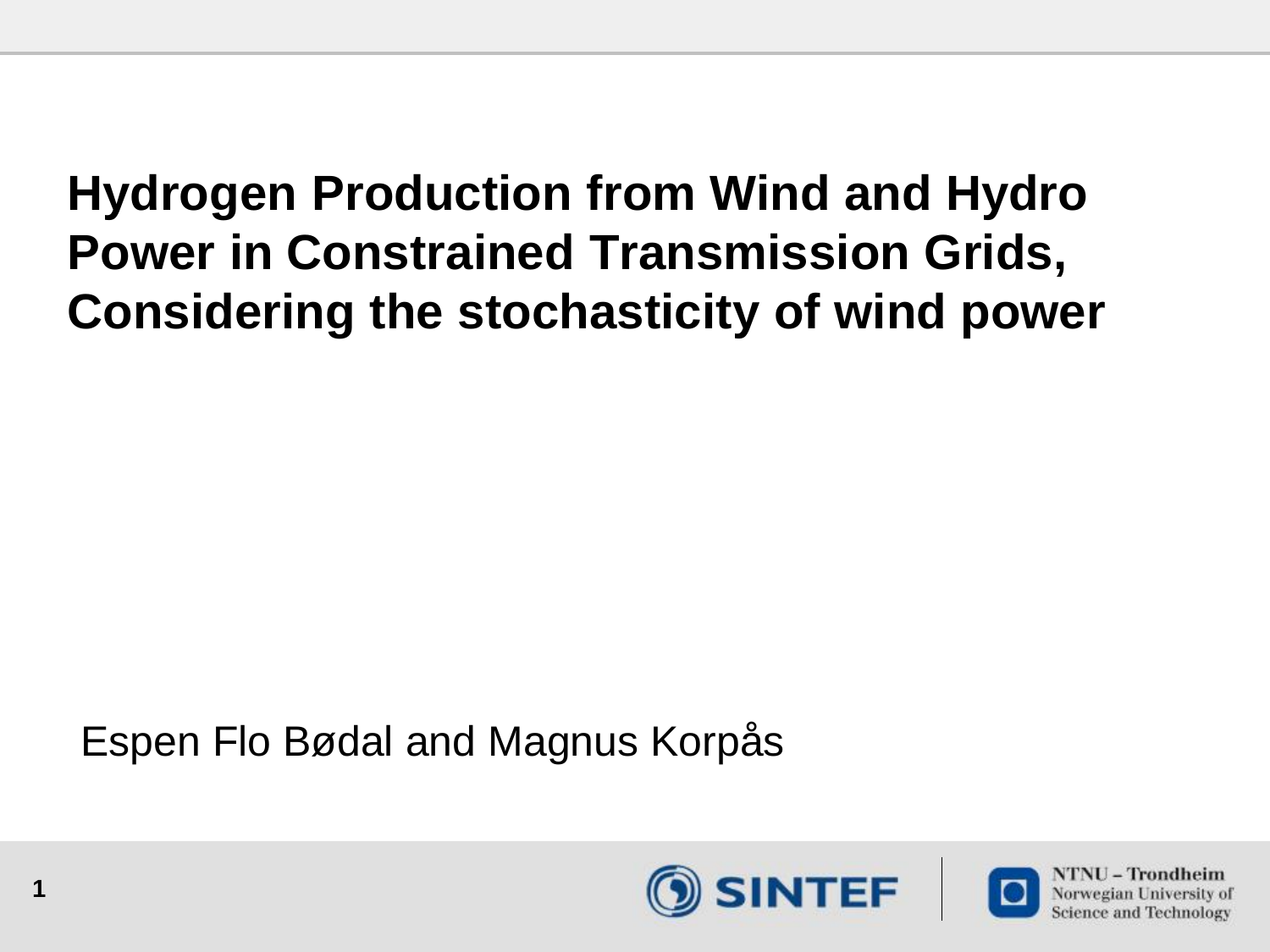#### **Exploiting energy resources in remote regions**

- Many good natural gas and wind resources are located in remote regions
- Lacking transmission capacity and long distances makes development of these resources expensive
- **Raggovidda**





**NTNU - Trondheim** Norwegian University of **Science and Technology**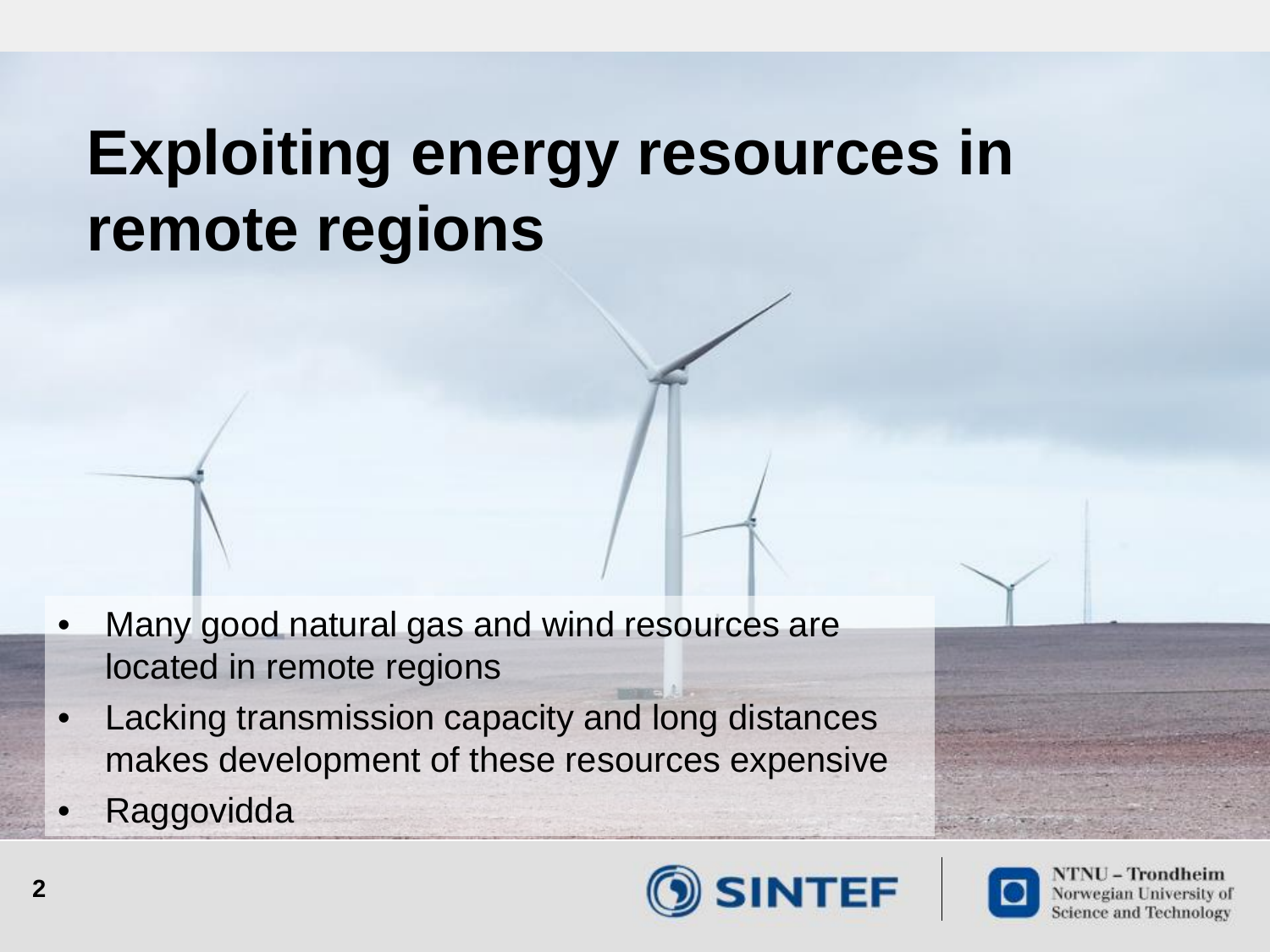# **Hyper Project**

- Large scale production of hydrogen from natural gas with CCS, wind and hydro power
	- $-$  Storing CO<sub>2</sub> in depleted natural gas reservoirs
	- Producing hydrogen by electrolysis
- Liquefaction to liquid hydrogen and transportation to energy deficit area
- Creates a supply chain for hydrogen
- Flexible production of hydrogen can increase utilization and reduce need for new of transmission lines



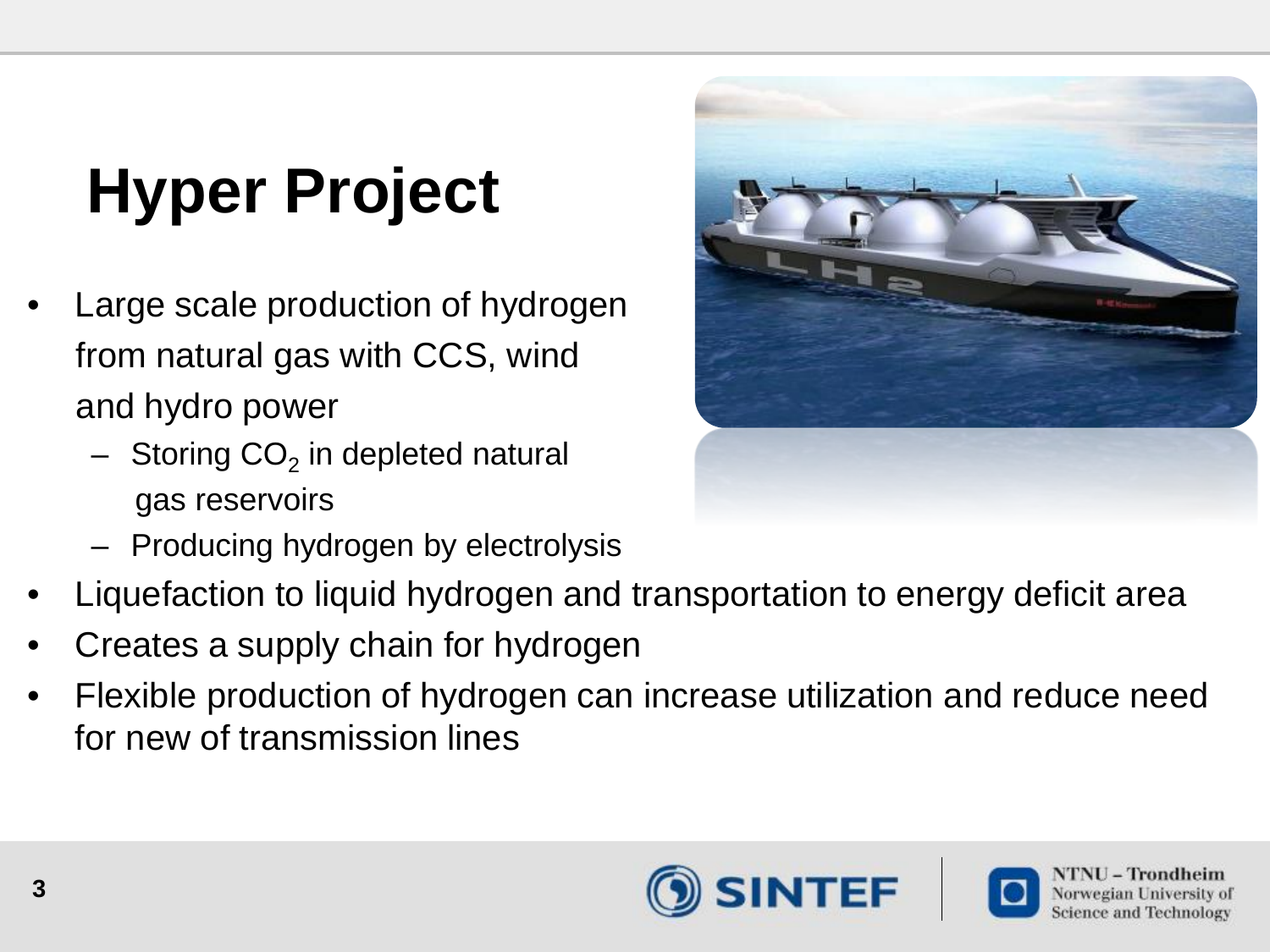## **Wind Power Stochasticity**

- How important is it to include wind power stochasticity in the models?
	- How does it affect costs?
	- How does it affect storage strategies?
	- Does the effect of including hydrogen storage change?

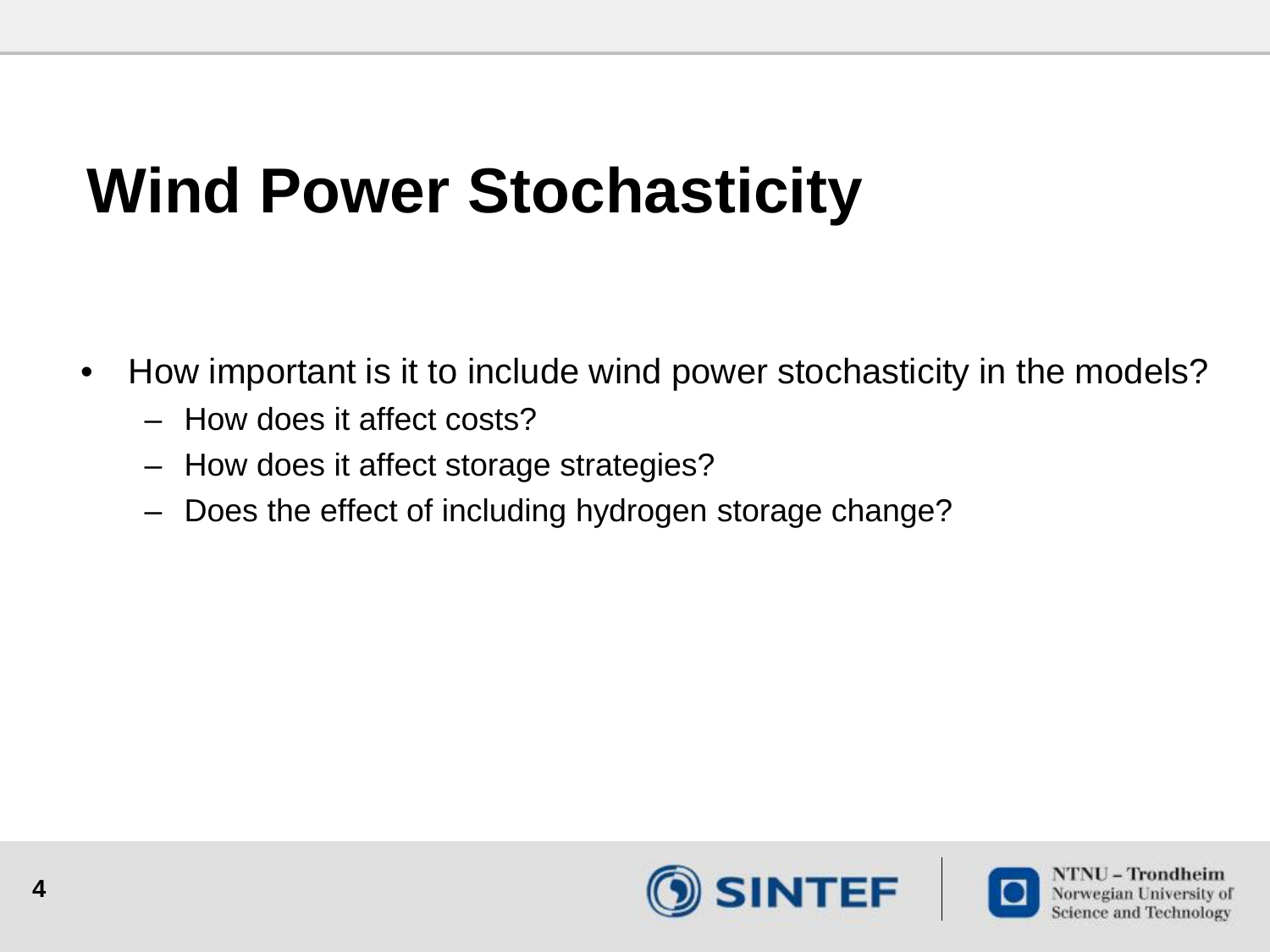### **Regional Power System Model**





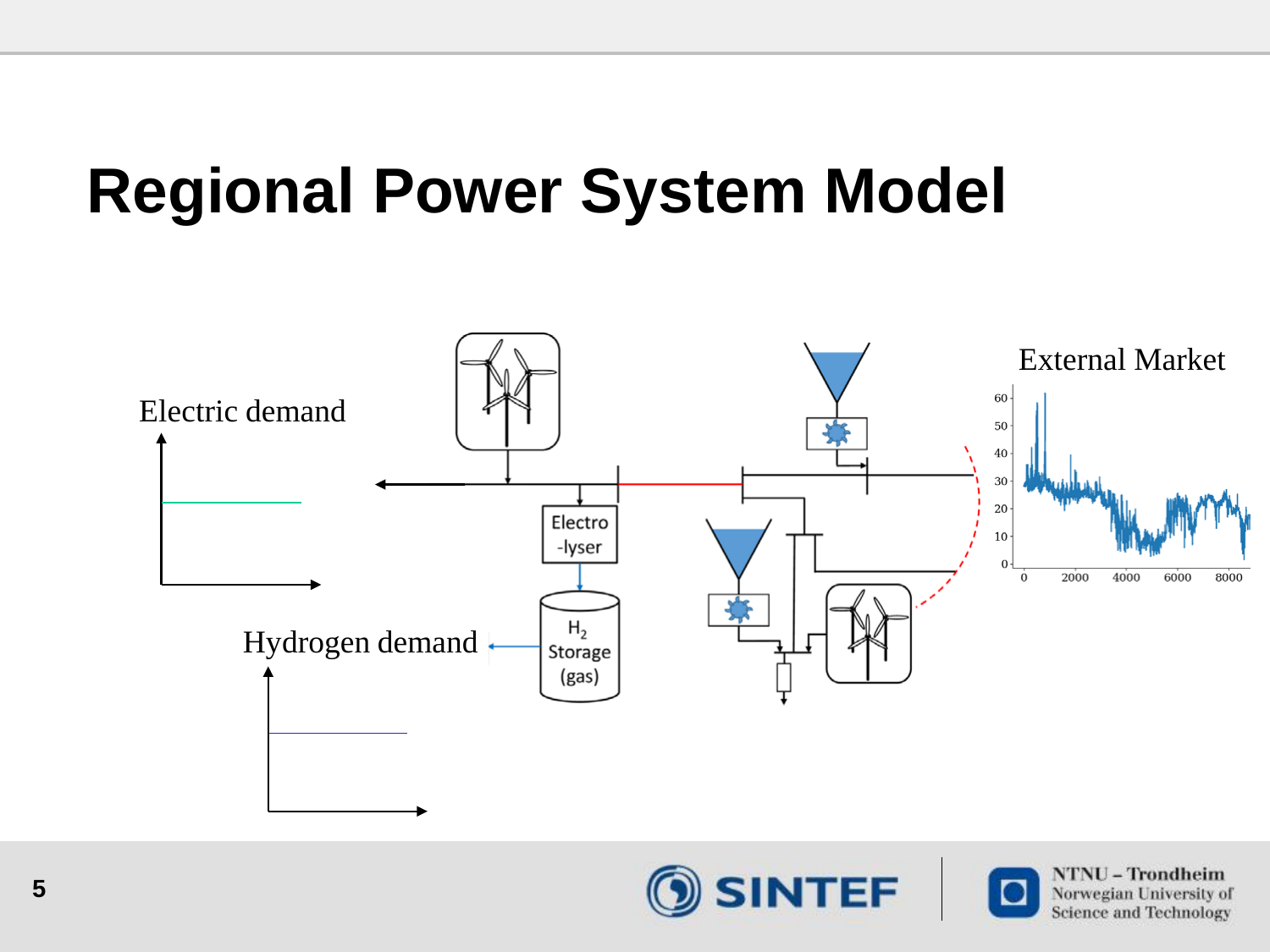## **Wind Forecasting**

- Meteorological forecasts and historic production
- Local quantile regression
- Sampling scenarios, including spatial and temporal correlations



(a) Quantile forecast of relative production for Raggovidda wind farm in northern Norway.



(b) Scenarios of wind power production sampled from the quantile distribution.

Figure 1: Quantile forecats are used to creating wind power scenarios for the stochastic model.

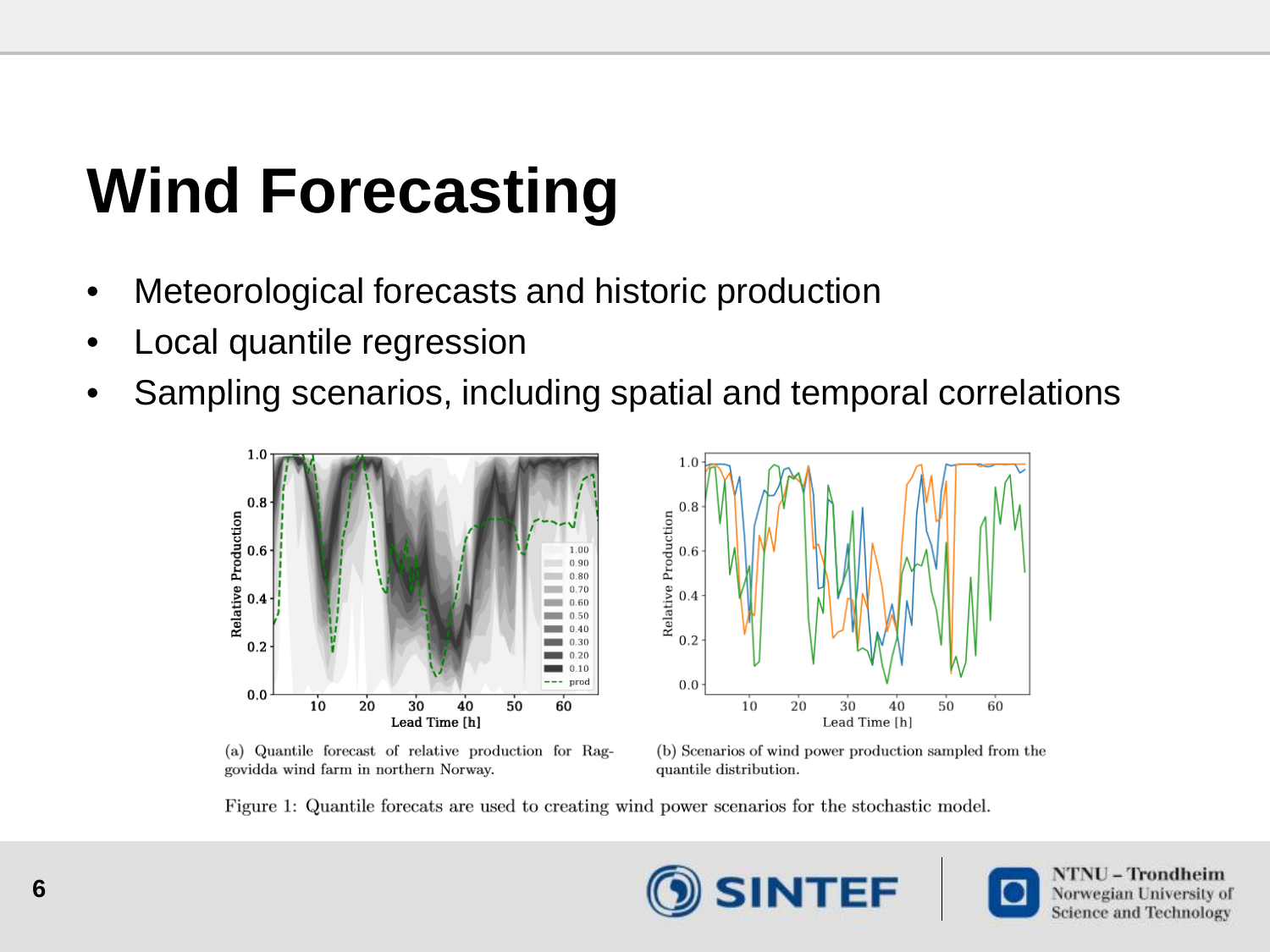# **Rolling Horizon Model**



SINTEF

Norwegian University of **Science and Technology**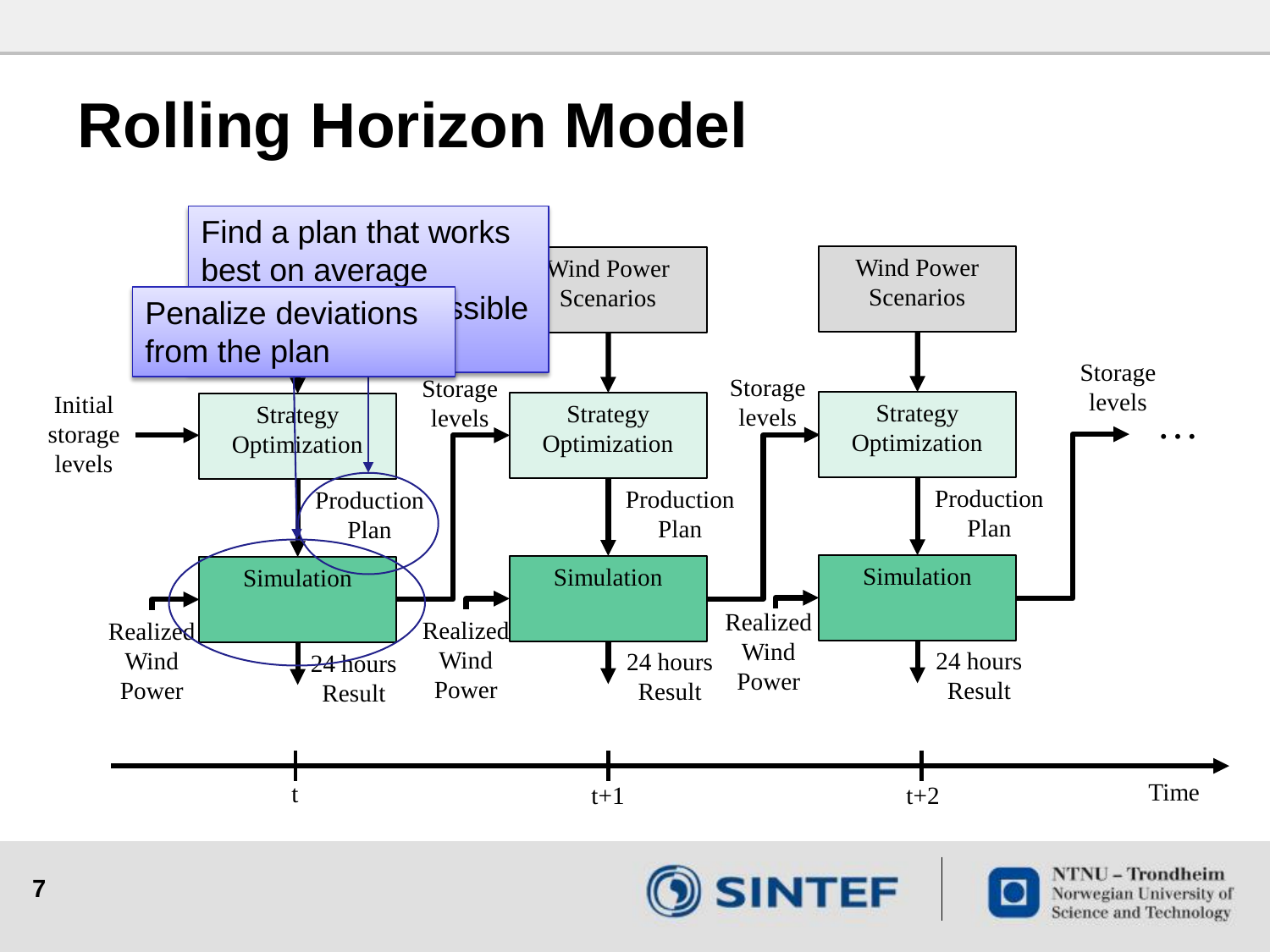# **Case Study**

- Finnmark in northern Norway
- Good wind potential and LNG production facility
- Weak transmission connection to the rest of the Nordic power system
- Modelled by a 9 bus system
- Simulated over a period of 10 days



Figure 2: Case study system based on the power system in Finnmark, northern Norway. Lines are colored according to the line utilization in the run with 120 wind power samples. Power is on average flowing from both ends towards node 6.



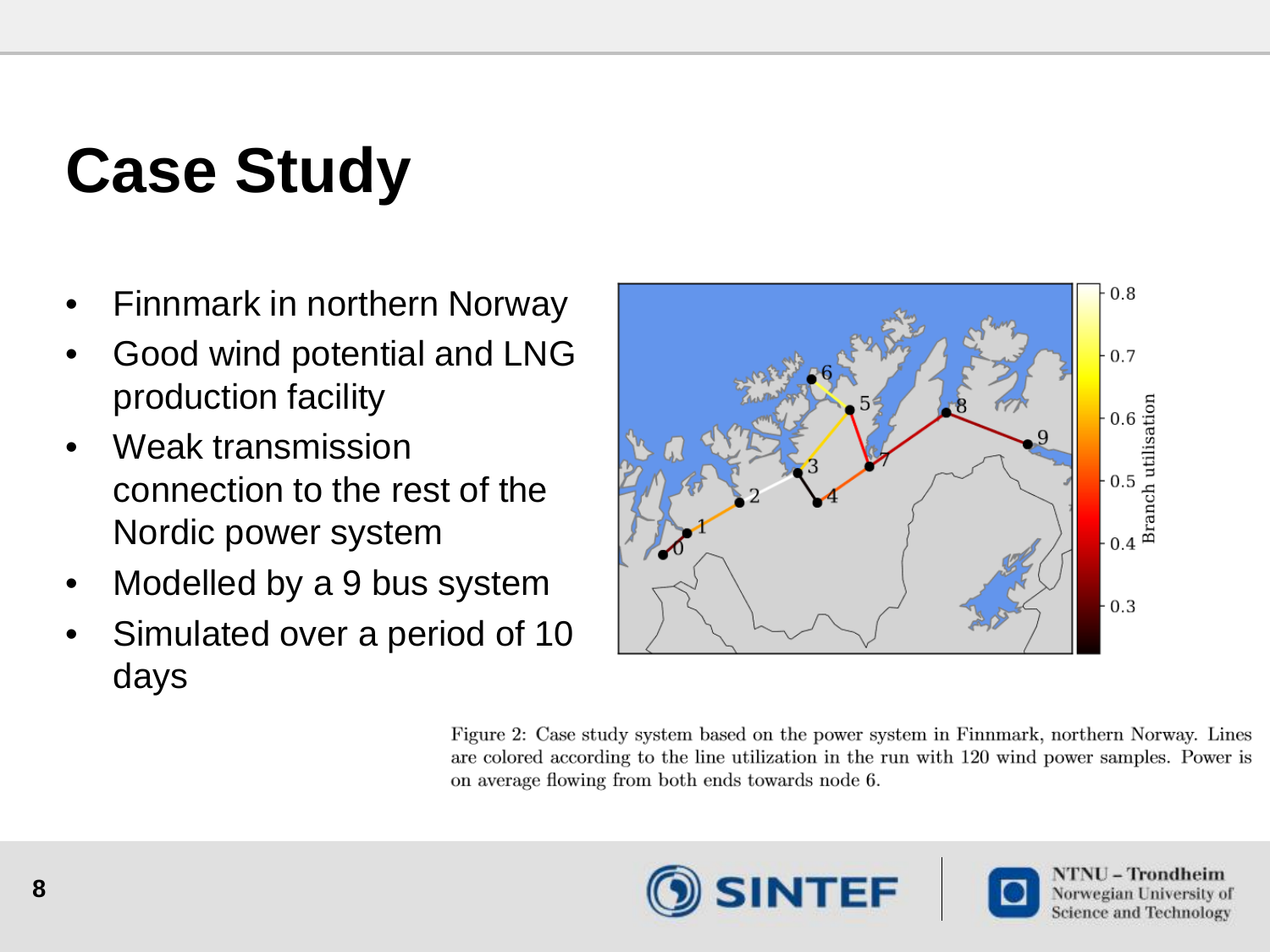### **Model Performance**



Figure 3: value of the solution and run time for the strategy calculation, showing the performance of the model.

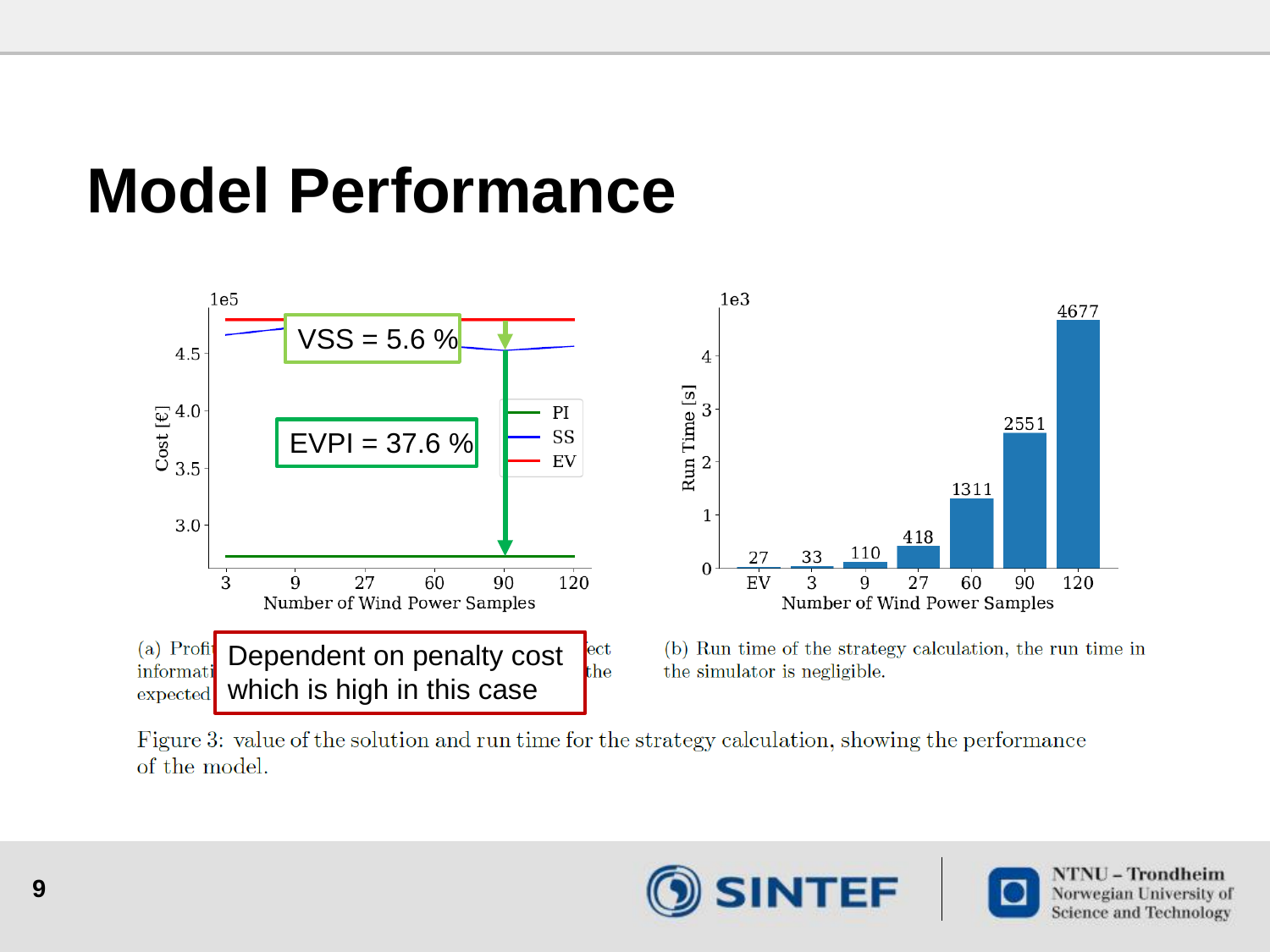#### **Lost Energy and Cost Breakdown**





(a) Energy lost from spilling water in hydro power plants or curtailing wind power production.

(b) Penalty and import costs obtained in the different runs of the model. Values in excess of perfect information solution.

Figure 4: Energy lost and system costs in excess of the perfect information solution.

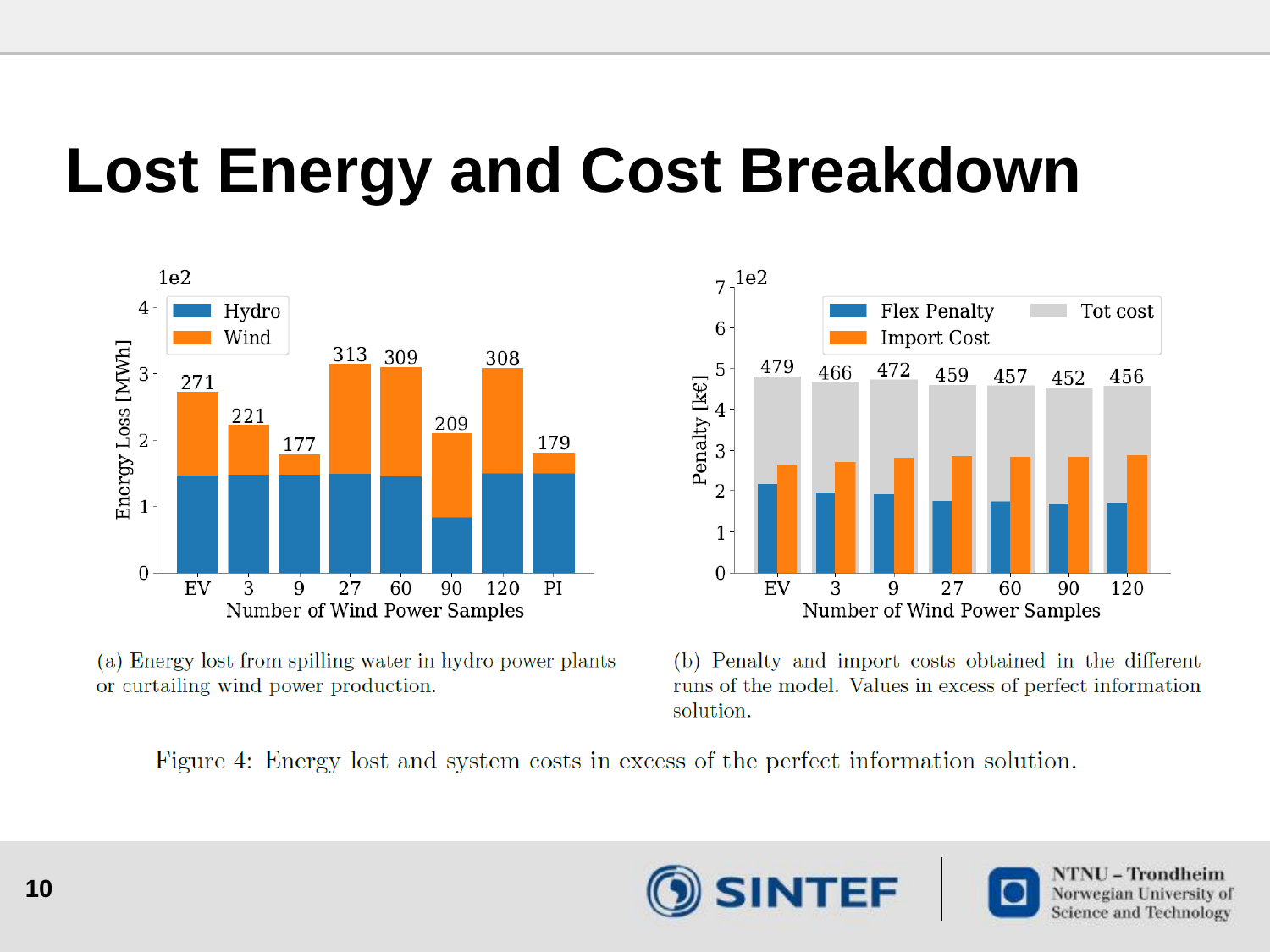### **Hydrogen Storage Strategy**



(a) Storage level in hydrogen storage in bus 6.

(b) Up and down regulation of the hydrogen load for the different cases. The total up and down regulation is stated inside the bars.

Figure 5: Hydrogen storage level and regulation of the hydrogen plant.

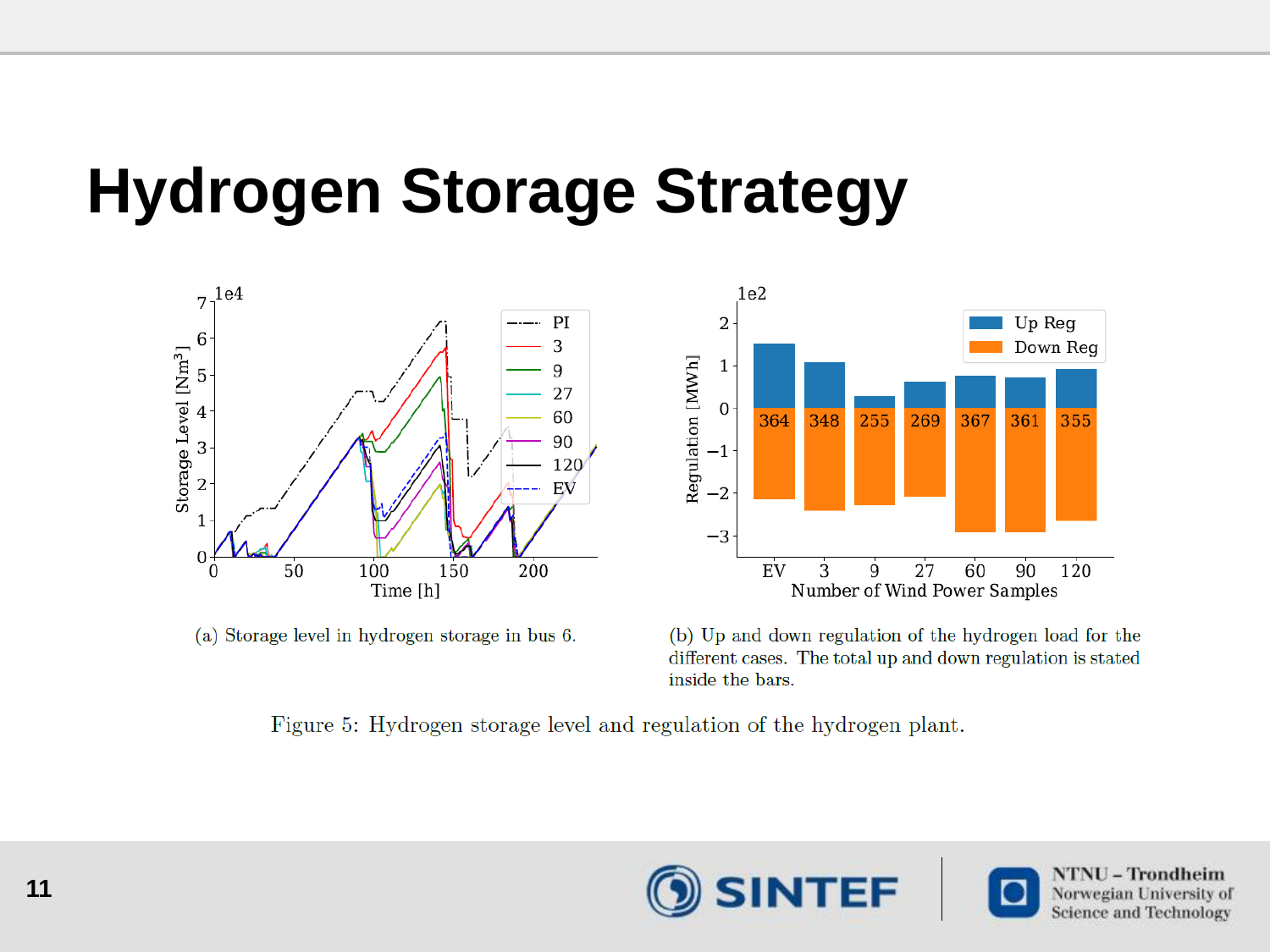## **Power Flow**

- Hydrogen storage VS no hydrogen storage
- Slightly higher flow in storage case, increased flow on average by:
	- $-$  FV: 0.38 %
	- $-$  S120: 0.70 %
	- $-$  PI:  $1.21\%$
- The system already has high flexibility from hydro power
- Hydrogen load could be placed better or distributed to give more effect
- No storage results in rationing of 9.8 MW in all cases